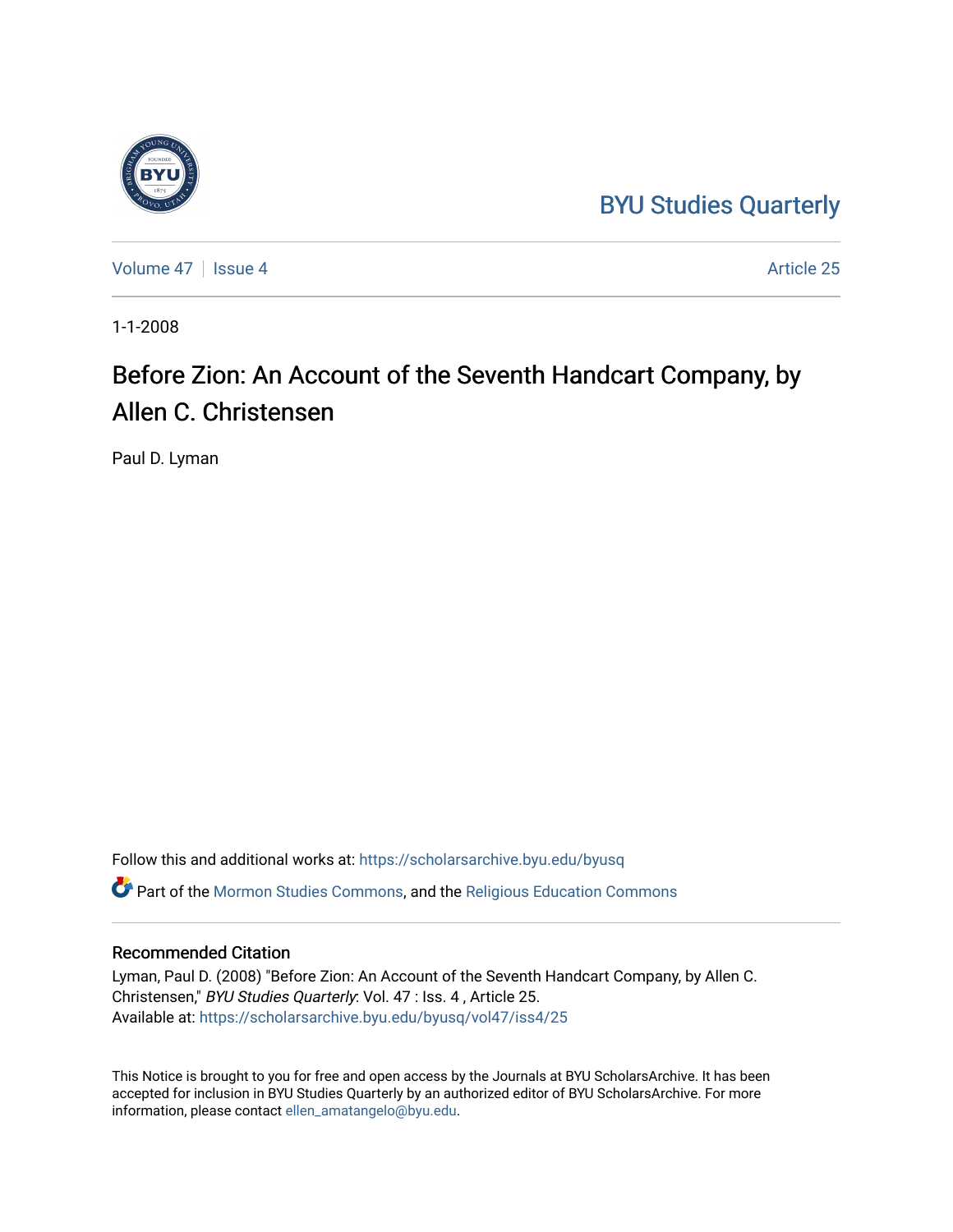*Oliver Cowdery: Scribe, Elder, Witness*, edited by John W. Welch and Larry E. Morris (Provo, Utah: The Neal A. Maxwell Institute for Religious Scholarship, 2006)

This volume, edited by John W. Welch and Larry E. Morris, is a collection of seventeen essays orginally published in *BYU Studies, FARMS Review,* and other publications. The volume was published in commemoration of Oliver Cowdery's two-hundredth birthday. The contributing scholars seek to detail the highs and lows of one of Mormonism's most important early leaders. Editors Welch and Morris have compiled a well-rounded biography of the man and his life.

Cowdery's many contributions to the Restoration are the focal point of this compilation. Richard Lloyd Anderson begins with a brief overview of Cowdery's life; Larry E. Morris covers Cowdery's Vermont years; John W. Welch and Royal Skousen each treat aspects of the coming forth of the Book of Mormon; and Brian Q. Cannon and others cover the restoration of the priesthood. This volume reminds readers how integral Cowdery was to the major events of the Restoration. As Joseph Smith's scribe and assistant, Cowdery was present when the Prophet received many of the great early revelations. He also received both the Aaronic and Melchizedek priesthoods with Joseph, and transcribed nearly the whole Book of Mormon, as dictated by the Prophet. Along with Martin Harris and David Whitmer, Cowdery was privileged to view the gold plates and declare his witness of the record's truthfulness. Cowdery was later called to be one of the Church's first missionaries.

Although some controversy surrounds Cowdery's life and character, this compilation does not shy away from the debate. Larry E. Morris's essay on the private character of Cowdery gives well-researched insight into the controversy. By relying on contemporary journals and correspondence, several of the authors, along with Morris, dispel many of the rumors surrounding Cowdery's past.

The volume also explores Cowdery's falling away from the Church. With the help of correspondence between Cowdery and his brother-in-law Phineas Young, the authors confirm that although Cowdery left the Church, he never denied his testimony of the truthfulness of the Book of Mormon. Along with Cowdery's much-discussed falling away, Scott H. Faulring and others explore a lesser-known episode in Cowdery's life, but one that deserves greater attention—his reconciliation with the Church.

*Oliver Cowdery* is an important work for any student of early Mormon history. The insights of the contributors, along with the plain evidence into the actual events of his life, make this work one of the most informative accounts on the life and deeds of Oliver Cowdery.

—Reid L. Neilson and Paul Olson

*Before Zion: An Account of the Seventh Handcart Company,* by Allen C. Christensen (Springville, Utah: Council Press, 2004)

This book is Dr. Allen C. Christensen's contribution to the various histories of the ten handcart companies. He is the director of the Benson Agriculture and Food Institute at Brigham Young University and a descendant of some of the members of the Seventh Handcart Company.

The author points out in the first few sentences of the introduction that the Seventh Handcart Company is not as well known as other handcart companies, in part because "there is a paucity of written documentation on